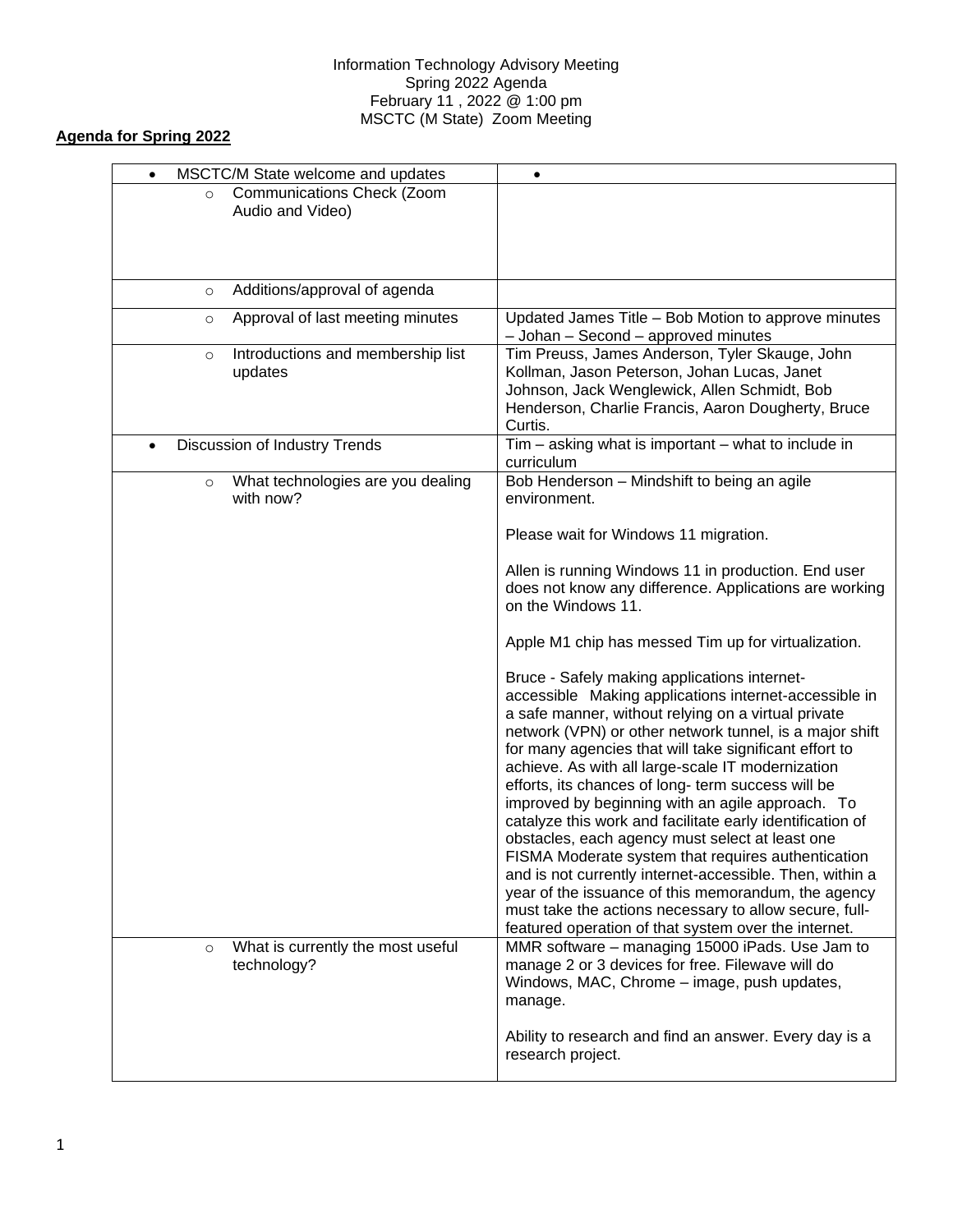|                                                                      | Think from the RMM standpoint - think from the config                                                        |
|----------------------------------------------------------------------|--------------------------------------------------------------------------------------------------------------|
|                                                                      | management - Puppet, Ansible think about letting the                                                         |
|                                                                      | tool do the work for them.                                                                                   |
| What is currently the most useless<br>$\circ$<br>technology?         | Learning how to configure a single Cisco switch.                                                             |
| What is the most under hyped<br>$\circ$<br>technology?               | The need to learn automation tools - Puppet, Ansible                                                         |
|                                                                      | For Education - technology for Video switching -<br>switch sources to multiple displays. Plug a decoder for  |
|                                                                      | each display and an encoder for every source. A                                                              |
|                                                                      | display will be configured to receive one of the multi-                                                      |
|                                                                      | cast streams. Multicast traffic in a routed network.                                                         |
|                                                                      | Crestron Multicast streaming product                                                                         |
|                                                                      | https://www.crestron.com/Products/Featured-                                                                  |
|                                                                      | Solutions/DigitalMedia-NVX-Series                                                                            |
|                                                                      | https://www.zdnet.com/article/ombs-zero-trust-strategy-                                                      |
|                                                                      | government-gets-good/                                                                                        |
| What is the most over hyped<br>$\circ$                               | Move to a "hosted" system and having difficulty                                                              |
| technology?                                                          | maintaining connectivity to the cloud-based services.                                                        |
|                                                                      | Cloud services are a hit or a miss. Everyone moving to                                                       |
|                                                                      | the cloud but not every product is ready to move to the                                                      |
|                                                                      | cloud.                                                                                                       |
| What needs to be added to two-year<br>$\circ$<br>technology degrees? | Mindset of growth and agility.                                                                               |
|                                                                      | Automation and Security Tools - IIC or Teraform                                                              |
|                                                                      | environment. Mobile in different clouds and switch<br>environments. Not specific here's how you configure a  |
|                                                                      | Cisco switch but how to automate and test in an                                                              |
|                                                                      | environment.                                                                                                 |
|                                                                      | Government is mandating Zero-Trust environment.                                                              |
|                                                                      | Mandating everything be encrypted - even the DNS                                                             |
|                                                                      | queries. Cloudflare is behind it and browsers are                                                            |
|                                                                      | offering that option.                                                                                        |
|                                                                      | https://www.whitehouse.gov/wp-<br>content/uploads/2022/01/M-22-09.pdf                                        |
| What should be deleted from two-<br>$\circ$                          |                                                                                                              |
| year technology degrees?                                             |                                                                                                              |
| Program Updates                                                      |                                                                                                              |
| <b>Computer Programming</b><br>$\circ$                               |                                                                                                              |
| The faculty are looking for<br>٠                                     | Jason - Courses proposed for CDM - update pre-req's                                                          |
| class/program suggestions                                            | to approve by the college system. Reordered classes                                                          |
| from the group.                                                      | to enable both a spring and fall entry date. Currently                                                       |
| Consideration is being given                                         | taking in the Advisory Committee suggestions from last                                                       |
| to making changes during<br>next school year.                        | fall with proposed updates that have been submitted to<br>CDM. Scripting for Automation is being taught this |
|                                                                      | semester and incorporating GIT into the program.                                                             |
|                                                                      |                                                                                                              |
|                                                                      | CPTR2255 Software Security and Testing advanced<br>course to replace Mobile App Development course.          |
|                                                                      | This is in response to MSUM faculty request for                                                              |
|                                                                      | additional skill sets. Mainly a focus on programmatic                                                        |
|                                                                      | testing of software vs manually software testing, but                                                        |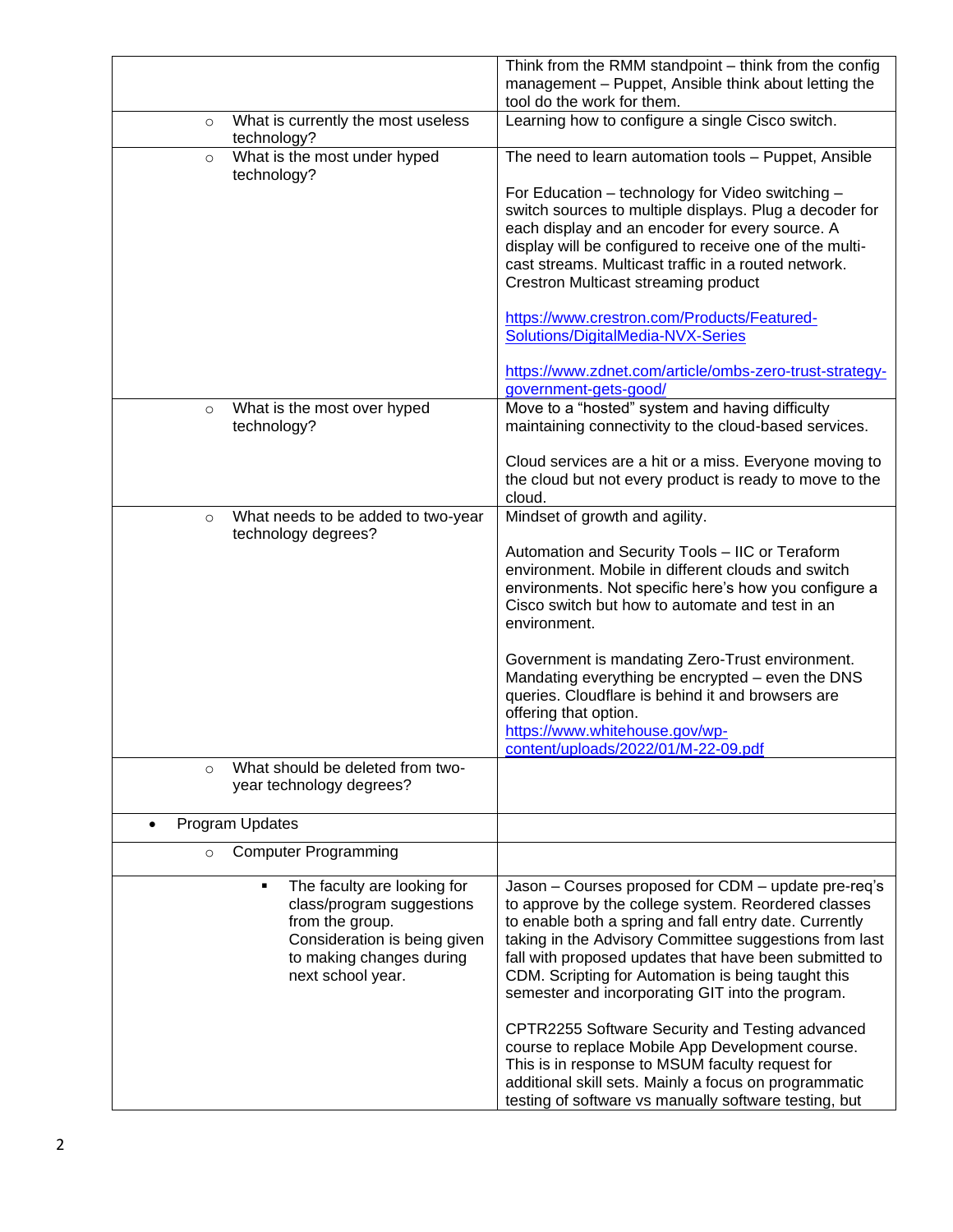|                                                                                                | manual testing will also be included. Test for feature<br>completeness and security completeness.                                                                                                                                                                                                                                                                                                                                                                                                                                                                                                         |
|------------------------------------------------------------------------------------------------|-----------------------------------------------------------------------------------------------------------------------------------------------------------------------------------------------------------------------------------------------------------------------------------------------------------------------------------------------------------------------------------------------------------------------------------------------------------------------------------------------------------------------------------------------------------------------------------------------------------|
|                                                                                                | Also talked about a Computer Science 0 course. To<br>address the students who have a harder time grasping<br>programming. Similar to the differentiation between IT<br>and Programming students. Introduce an Intro to<br>Computer Science to help familiarize with<br>programmatic techniques and reducing a problem into<br>smaller problems - repeating the process and building<br>up from there. Programming in a way that you take a<br>specific problem and then have the student break it<br>down into smaller problems. Less computer language<br>oriented and more of a problem-solving method. |
|                                                                                                | Also may solve the issue MSUM has that they offer 2<br>Python courses and need to get that down to 1 course<br>with an Intro Comp Sci 0 course. Option to offer to non-<br>majors. Got good buy-in from administration at MSUM<br>and M State.                                                                                                                                                                                                                                                                                                                                                            |
|                                                                                                | Add git in the Linux 1 course - feedback was your<br>crazy - What does the advisory committee think - Bob<br>thinks to have Git into the Linux. Using a version<br>control for scripts, config files - starting it early.<br>Introduce code management from beginning to end -<br>no version, no security no r-back. Having a tool to do<br>this is hugely important.                                                                                                                                                                                                                                     |
|                                                                                                | Jack - walked into a zero-documentation environment.<br>So a change coming down from the hosting service<br>can break something but there is not document to<br>support changes. Supports version control and<br>programming mentality. Even with graduating from the<br>Cybersecurity spends most of his day reading and<br>analyzing code.                                                                                                                                                                                                                                                              |
| What programming<br>٠<br>languages and skills are<br>necessary for entry level<br>programmers? | Need to learn code hygiene - documented notes for<br>what the code does, why changes. Important to read<br>code in any position. Deb emphasizes this early and<br>often. Repository replacing your course management<br>system.                                                                                                                                                                                                                                                                                                                                                                           |
|                                                                                                | Gitlab also adds to the documentation – automation<br>scripts, network diagrams, make sure everyone knows<br>what script was run at what time. So you are able to go<br>back and fix it. Etiquette for version control.                                                                                                                                                                                                                                                                                                                                                                                   |
|                                                                                                | Jason asked about ability to move a python script to a<br>bash script. The programming language doesn't matter<br>as long as there is a process and method in place and<br>document what the program does.                                                                                                                                                                                                                                                                                                                                                                                                |
|                                                                                                | Focus a dev ops environment into an agile<br>methodology. Need an IT person who is able to<br>perform both Sys Admin and Coding.                                                                                                                                                                                                                                                                                                                                                                                                                                                                          |
|                                                                                                | Jason to re-emphasize Software Security and Testing<br>- believe that while look at manual testing the focus will<br>be on using automated tools. Scaled up to                                                                                                                                                                                                                                                                                                                                                                                                                                            |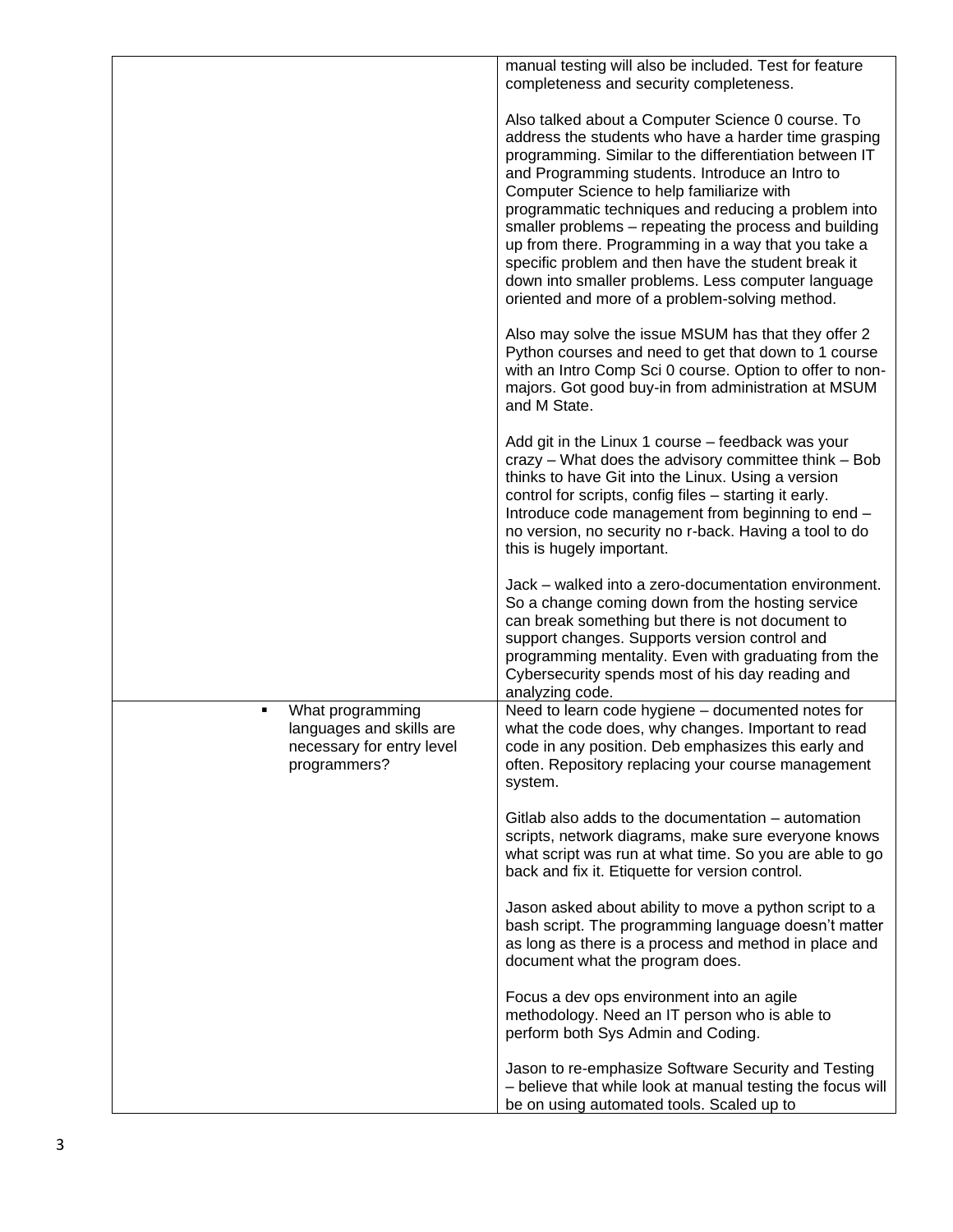|                                                                                       | implementation. CICD for testing - make them<br>understand running through tests for every deliverable.                                                                                                                                                                                                                                             |
|---------------------------------------------------------------------------------------|-----------------------------------------------------------------------------------------------------------------------------------------------------------------------------------------------------------------------------------------------------------------------------------------------------------------------------------------------------|
|                                                                                       | Writing the tests from the beginning in lieu of adding<br>the testing component at the end.                                                                                                                                                                                                                                                         |
|                                                                                       | Ability to move a python script to a bash script                                                                                                                                                                                                                                                                                                    |
| Cybersecurity                                                                         | The group had no objects to the program changes.                                                                                                                                                                                                                                                                                                    |
| $\circ$                                                                               |                                                                                                                                                                                                                                                                                                                                                     |
| What are the knowledge and<br>skills necessary for entry<br>level security employees? | Important to add courses with ability to read code.<br>Documenting the why changes were made in code.                                                                                                                                                                                                                                               |
|                                                                                       | Log Analysis - SIEM tool understanding they can pull<br>data from the "System" and understand the overview of<br>the Network – tie into log analysis.                                                                                                                                                                                               |
|                                                                                       | Critical Thinking - specifically the basis for all IT<br>positions. System level troubleshooting - cause -<br>settings button. Implementing 5 - Why's - Problem<br>solving method asking why. Used in ISO standards -<br>To find the Root Cause and Effect - Agile. Ability to<br>work things back.                                                 |
|                                                                                       | Allen - hired a new IT person, Allen was working for a<br>personality - someone who can be in front of the<br>board. Business communications skills. Someone who<br>Allen can put in front of a board, staff and explain<br>Cybersecurity training. Big picture thinking. Understand<br>the roles of each individual on a team.                     |
|                                                                                       | Understand how protocols/applications/data are<br>stacked.                                                                                                                                                                                                                                                                                          |
|                                                                                       | Entry level cybersecurity – not sure who much direct<br>access into SQL they would have - many programs<br>and applications are using $SQL$ – for run of the mill 1 <sup>st</sup><br>level NOC guy.                                                                                                                                                 |
|                                                                                       | If talking a basic familiarity might go better into<br>understand data definition, but not sure it is directly<br>applicable for Cybersecurity.                                                                                                                                                                                                     |
|                                                                                       | Consider not requiring SQL but include the<br>Fundamentals of IT Security intro course. Focused on<br>generating log files and looking at automated methods<br>for analyzing log files. Also introduce Crypto.                                                                                                                                      |
|                                                                                       | Advanced log analysis in lieu of SQ. Using Security<br>Onion - but Allen concluded that with a small business<br>he is not equipped to add security team - is contracting<br>for security team. Working for one company maybe but<br>the cost to set-up security resources and dedicated<br>staff is not something a small org is able to consider. |
|                                                                                       | Firewall – server patching – standard security<br>practices. Larger orgs that require 24X7 monitoring -<br>with Cyber if not 4 year cert if they are not very talented<br>individuals they will be doing something else.                                                                                                                            |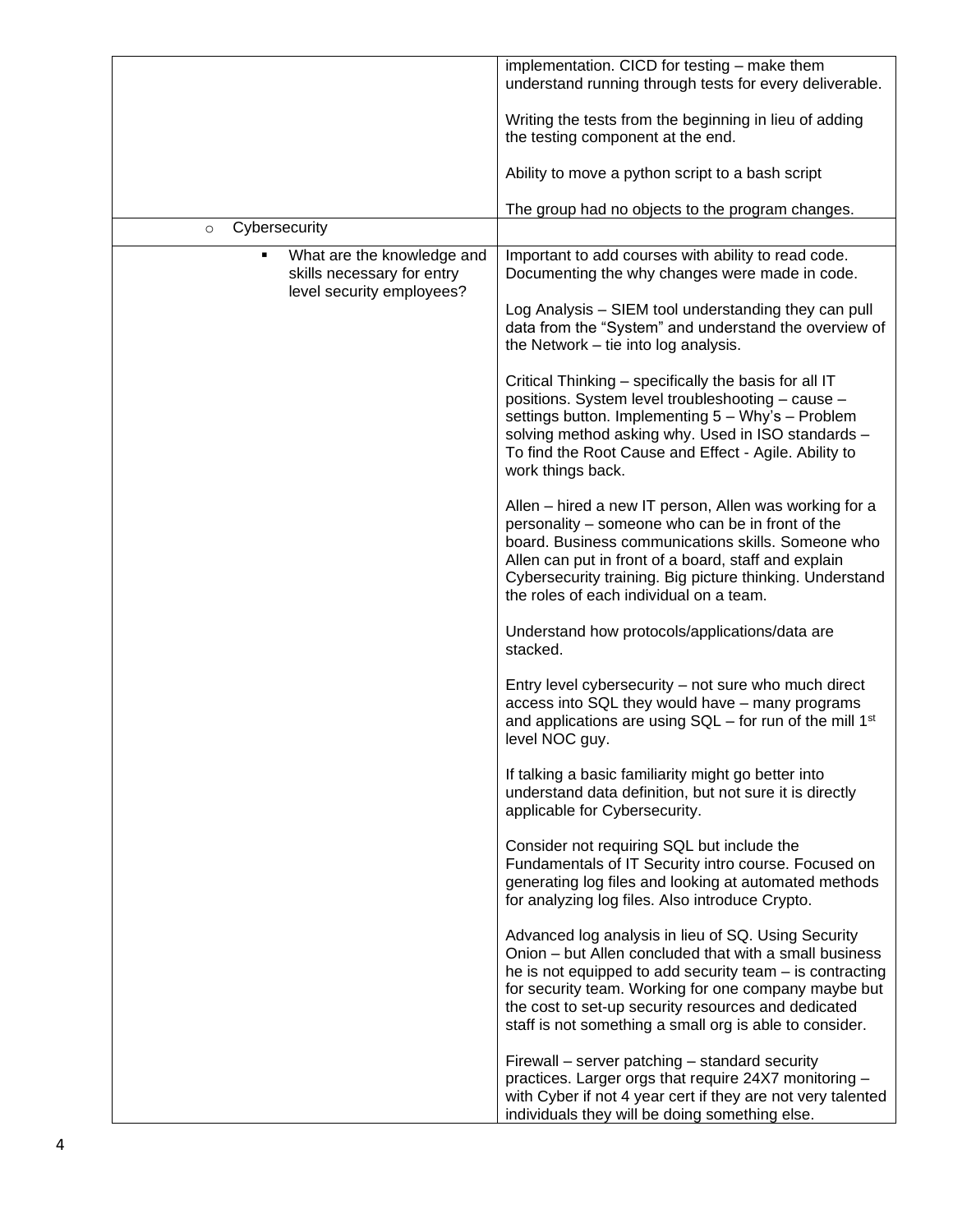|                                                                                                                                                                   | Understand the cost and compliance many of the small<br>to medium enterprise need to meet bare minimum of<br>Cybersecurity. Ability to individuals to watch screens<br>24X7. Getting in and getting great at Cybersecurity is a<br>need. When compliance starts knocking you need to<br>carry cyber insurance and that requires implementing<br>levels of security.<br>Jason – depends on the size of the company.                                                                                                                                                                                                                                                                                                                                                   |
|-------------------------------------------------------------------------------------------------------------------------------------------------------------------|----------------------------------------------------------------------------------------------------------------------------------------------------------------------------------------------------------------------------------------------------------------------------------------------------------------------------------------------------------------------------------------------------------------------------------------------------------------------------------------------------------------------------------------------------------------------------------------------------------------------------------------------------------------------------------------------------------------------------------------------------------------------|
| How does the group see the<br>٠<br>cybersecurity degree<br>relationship to other IT<br>degrees?                                                                   | Allen expressed that to work in security requires a 4-<br>year degree with higher level of skills.<br>Bob mentioned he is not seeing any Windows in the<br>security program - consider adding a Windows course<br>to the certificate. The NOS and Managing Directory<br>Services are Windows courses.<br>Fundamentals of IT Security - looks at Windows Logs<br>- Group Policy - Auditing - also Audit D on the Linux<br>Side. NMAP scans against Windows, Linus and Game<br>Console.                                                                                                                                                                                                                                                                                |
| Information Technology - Database<br>$\circ$<br>Administration                                                                                                    |                                                                                                                                                                                                                                                                                                                                                                                                                                                                                                                                                                                                                                                                                                                                                                      |
| The faculty are looking for<br>٠<br>class/program suggestions<br>from the group.<br>Consideration is being given<br>to making changes during<br>next school year. | Updated pre-req's to allow moving courses so can<br>accommodate both fall and spring starts.<br>Updated order of the class and Database Report<br>Generation was rewritten to use more Cloud based<br>Datasets. Jason felt R is a good language to get used<br>to pull cloud datasets and create reports.<br>Any discussion about changes, additions - do these<br>changes respond to your Fall feedback? No Comments<br>from the advisory.                                                                                                                                                                                                                                                                                                                          |
| Update information did not<br>appear on the brazil web<br>site.                                                                                                   |                                                                                                                                                                                                                                                                                                                                                                                                                                                                                                                                                                                                                                                                                                                                                                      |
| What database skills are<br>Ξ<br>necessary for entry level<br>database employees?                                                                                 | Bob asked if any discussion about moving to Power BI<br>or live updated reports on a Dashboard. Jason is<br>making a note of this. Tim mentioned the Database<br>Analytics Business course is using live dashboards -<br>similar to Power BI but not Power BI.<br>Tim asked "Is there a difference between IT use of data<br>analytics and business analytics?" Bob mentioned IT is<br>more involved in getting the connections between the<br>different databases to support Business requests to<br>combine different datasets. IT gets the data to the<br>business leaders in a format they can digest.<br>Tim has 2 Database students in the Enterprise Network<br>course and these students are working in the Google<br>Cloud on different Database platforms. |
| Information Technology - AS<br>$\circ$                                                                                                                            | The group had not objects to the program changes.                                                                                                                                                                                                                                                                                                                                                                                                                                                                                                                                                                                                                                                                                                                    |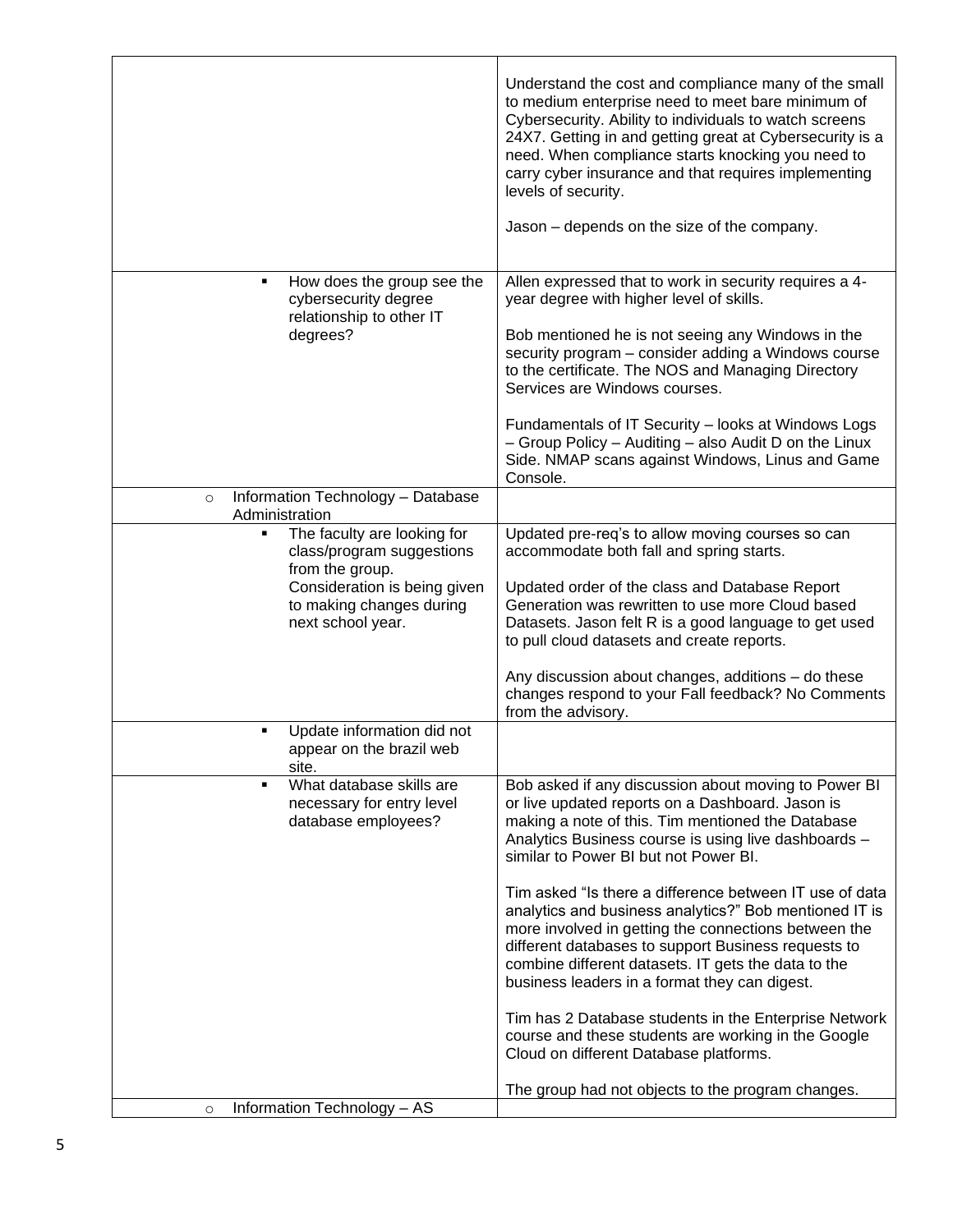| Current status update                                                                                   | No real changes - cycling updates from last year into<br>the other AAS degree programs.                                                                                                                                                                                                                                                                                                                          |
|---------------------------------------------------------------------------------------------------------|------------------------------------------------------------------------------------------------------------------------------------------------------------------------------------------------------------------------------------------------------------------------------------------------------------------------------------------------------------------------------------------------------------------|
| CCDC<br>$\circ$                                                                                         |                                                                                                                                                                                                                                                                                                                                                                                                                  |
| Collegiate Cyber Defense<br>Competition                                                                 | This year's team did a good job - really improved over<br>last year. Bob Henderson was the site judge for this<br>year's competitors.                                                                                                                                                                                                                                                                            |
|                                                                                                         | Tim showed the environment. This group worked with a<br>Pen Tester for 3 hours and met as a Team for 3 weeks<br>to prepare. Placed 2 <sup>nd</sup> or 3 <sup>rd</sup> in injects which are<br>updates and changes to the network.                                                                                                                                                                                |
|                                                                                                         | Bob the site judge said it is an interesting premise. Had<br>to fix a lot of things to get to a decent situation. Great<br>experience for the kids. Bob was really excited.                                                                                                                                                                                                                                      |
|                                                                                                         | Tim mentioned need team members who can see the<br>obvious and also who are able to dig deep to get<br>applications operating.                                                                                                                                                                                                                                                                                   |
| Program Needs                                                                                           |                                                                                                                                                                                                                                                                                                                                                                                                                  |
| Partnerships<br>$\circ$                                                                                 |                                                                                                                                                                                                                                                                                                                                                                                                                  |
| Equipment<br>$\circ$                                                                                    | Using old machines in the system maintenance class -<br>loaning the systems to students.                                                                                                                                                                                                                                                                                                                         |
|                                                                                                         | Charlie mentioned equipment available.                                                                                                                                                                                                                                                                                                                                                                           |
|                                                                                                         | Aaron has a large pile of hard drives that were not<br>used. 500 G -2 1/2 "Hard Disk. They have their own<br>NVMEs in there.                                                                                                                                                                                                                                                                                     |
| Recruitment<br>$\circ$                                                                                  |                                                                                                                                                                                                                                                                                                                                                                                                                  |
| This is a call for Internships and<br>$\circ$<br>entry-level job opportunities for M<br>State students. |                                                                                                                                                                                                                                                                                                                                                                                                                  |
| Mock interview interest<br>$\circ$                                                                      | Mock Interviews - Over Zoom - Allen indicated they do<br>both. Writing class - make sure the individual makes<br>sure they know how to address people. Proper<br>etiquette.                                                                                                                                                                                                                                      |
|                                                                                                         | Mock if doing remote or on-premise - Bob could make<br>himself or staff - do remote and on-prem interviews.                                                                                                                                                                                                                                                                                                      |
|                                                                                                         | Schedule and give warning. Get in front of them early<br>enough to schedule.                                                                                                                                                                                                                                                                                                                                     |
|                                                                                                         | College is running a survey about doing NSF grants -<br>grant writer needs some information.                                                                                                                                                                                                                                                                                                                     |
|                                                                                                         | Traditional survey of what you think of the college.                                                                                                                                                                                                                                                                                                                                                             |
| College update                                                                                          | Dr. Weber - College update - still rough going with the<br>Covid business. Has been flowing for campus.<br>Enrollments for spring are promising. Only down<br>slightly and we feel it is a big win for us. Down slightly<br>under 1% from last spring. System average was 5-6%<br>down. We have been doing a lot of curriculum updates<br>- coming up with collaborative ways to offer innovative<br>curriculum. |
|                                                                                                         | At the system level possibility of bringing in Industry<br>certificates for credit. Bring in and help students with                                                                                                                                                                                                                                                                                              |